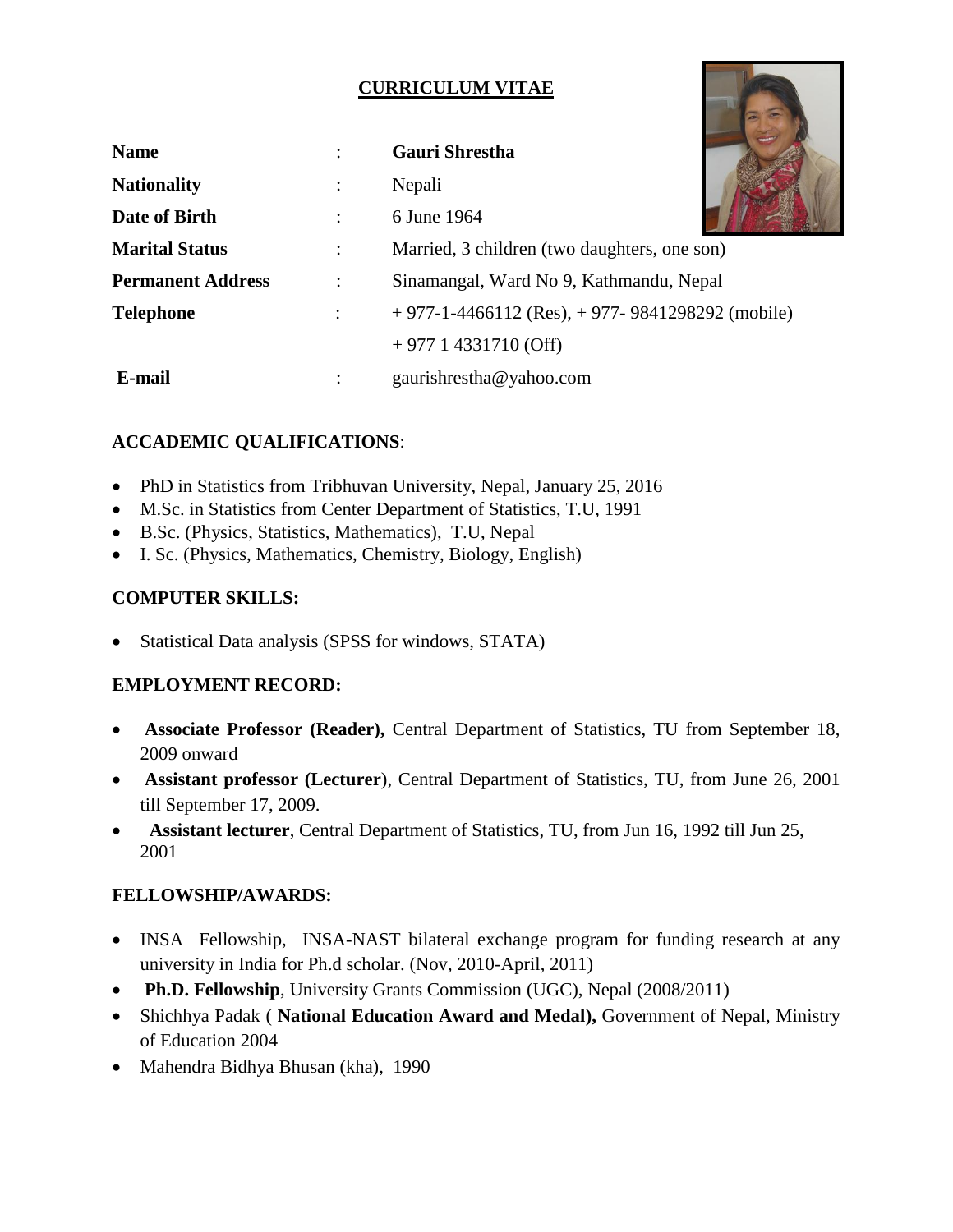### **AREAS OF INTEREST:**

Statistical Data Modeling, Inferential Statistics, Categorical data analysis etc

### **PUBLICATIONS:**

- 1. "Utilization of Antenatal Health Services: An Application of Ordinal Logistic Regression Model" published in *Himalayan Scientific Journal,* Vol. 6, 2013, pp 35 -40.
- 2. "Factors related to utilization of antenatal care in Nepal: A generalized linear approach" published in *Journal of Kathmandu Medical College,* Vol. 2, Number 2, Issue 4, April-June 2013, pp 69-74.
- 3. "Mathematical Modeling of Health Services Utilization Data Using Multiple Logistic Regression" published in *BRAC University Journal,* Vol. VIII, no. 1& 2, 2011, pp. 47- 54, URI: http:hdl.handle.net/10361/1798.
- 4. **"**Statistical analysis of factors affecting utilization of antenatal care in Nepal" published in *Nepal Journal of Science and Technology,* Vol. 12, 2011, pp 268-275. DOI:10.3126/njst,v12io.6512.
- 5. "Statistical analysis of factors associated with maternal mortality in Nepal" in association with Dr Srijan Lal Shrestha; published in *International Journal of Statistical Sciences,* Vol. 10, 2010, pp 57-70 (ISSN 1683-5603)
- 6. "Enrollment of Female Students in Higher Education with Special Reference to Tribhuvan University" published in *NUTA Journal*, Vol.3, No. 3, page 62 – 71.

#### **PAPER PRESENTATION:**

- 1. *" Proportional Odds Model: An Application to Maternal Healthcare Service Utilization*  **Data**<sup>*n*</sup> presented in the 7<sup>th</sup> National Conference on Science and Technology organized by the Nepal Academy of Science and Technology, from March 29-31, 2016.
- 2. *"Ordinal Logistic Regression Model: An Application to Health Service Utilization Data*" presented in the 6<sup>th</sup> National Conference on Science and Technology organized by the Nepal Academy of Science and Technology, from September 25-27, 2012.
- 3. *"Factors related to Utilization of Antenatal care in Nepal: A generalized linear Approach*" presented in the International Conference on Operational Research organized by the Operational Research Society of Nepal (ORSON), from February 1-2, 2012.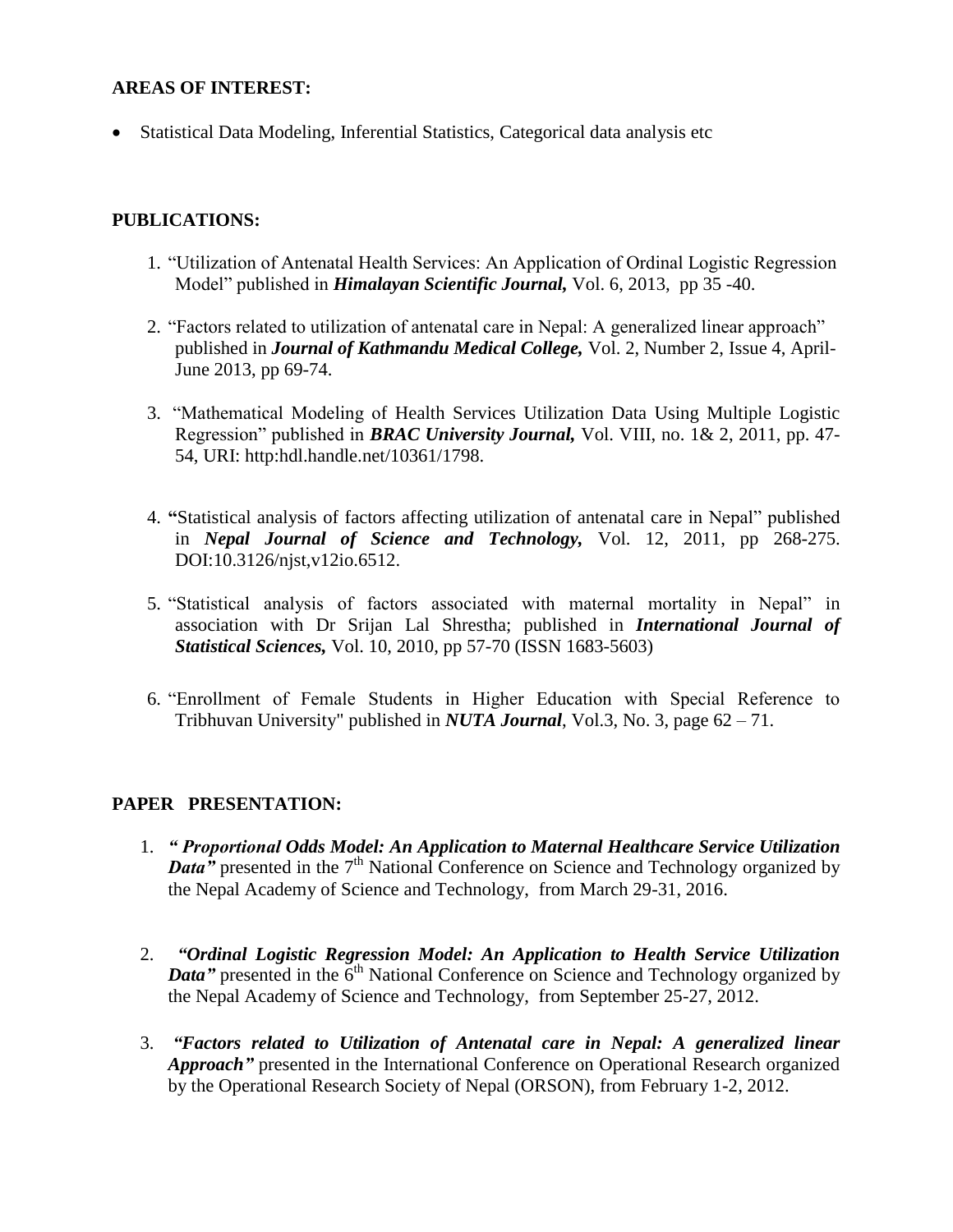- 4. *"Mathematical modeling of Health Service utilization Data using Multiple Logistic Regressions"* presented in the National Conference on Statistics for Twenty-first Century [NCSTC] & Annual Conference of Kerala Statistical Association Conducted by the Department of Statistics, University of Kerala, Trivandrum, from March 17-19, 2011.
- 5. *"Statistical Analysis of Factors Associated with Maternal Mortality in Nepal"* presented in the National Conference on Science and Technology conducted by Nepal Academy of Science and Technology (NAST), from November 10-12, 2008.

## **PARTICIPATIONS:**

- 1. National Workshop on *"Statistical Applications in Industry, Business, Agriculture and Ecology*" conducted by the Department of Statistics, St. Thomas College, Pala, Kerala, from March 26-28, 2011.
- 2. 3-day course work on "*Nonextensive Statistical Mechanics"* by professor Constantino Tsallis from Brazil, conducted at CMS, Pala, Kerala, from January 6-8, 2011.
- 3. *"International Conference on Mathematical Sciences (ICMS 2011)"* in honour of Professor A.M.Mathai, conducted at CMS, Pala, Kerala, from January 3-5, 2011.
- 4. NATIONAL SEMINAR ON "*Recent Trends in Mathematical Modelling and Statistical Applications"* conducted at Devamatha College, Kuravilangad, Kerala, from November 23- 25, 2010**.**
- 6. Training workshop on *Demographic Analysis and Population Projections in Soaltee Crown Plaza, Kathmandu,* organized by UNFPA/APRO, UNFPA Nepal CO and U.S. Census Bureau from 26 July to 13 August 2010.
- 7. Training workshop on *2010 SERC school of CMS Pala Campus on stochastic model* organized by DST centre of Mathematical Science, South Pala & Hill Area Campus, India from April  $12^{th}$  to May  $14^{th}$  2010.
- 8. Training workshop on Scientific Literature Review for Knowledge Advocacy Using **"***Program for the Enhancement of Research Information (PERI)" organized* by International Network for the Availability of Scientific Publications (INASP) and Dynamic Society Nepal (DSN) from June 21 -23, 2007.
- 9. Training Workshop on *"Qualitative Research Methods in Social Sciences"* Organized by Dynamic Society Nepal (DSN) on May 12, 2007.
- 10. Training Workshop on "*Population Awareness at Regional Level",* Organized by CEDA, MOHP from June 11- 16, 2006 at CEDA Hall.